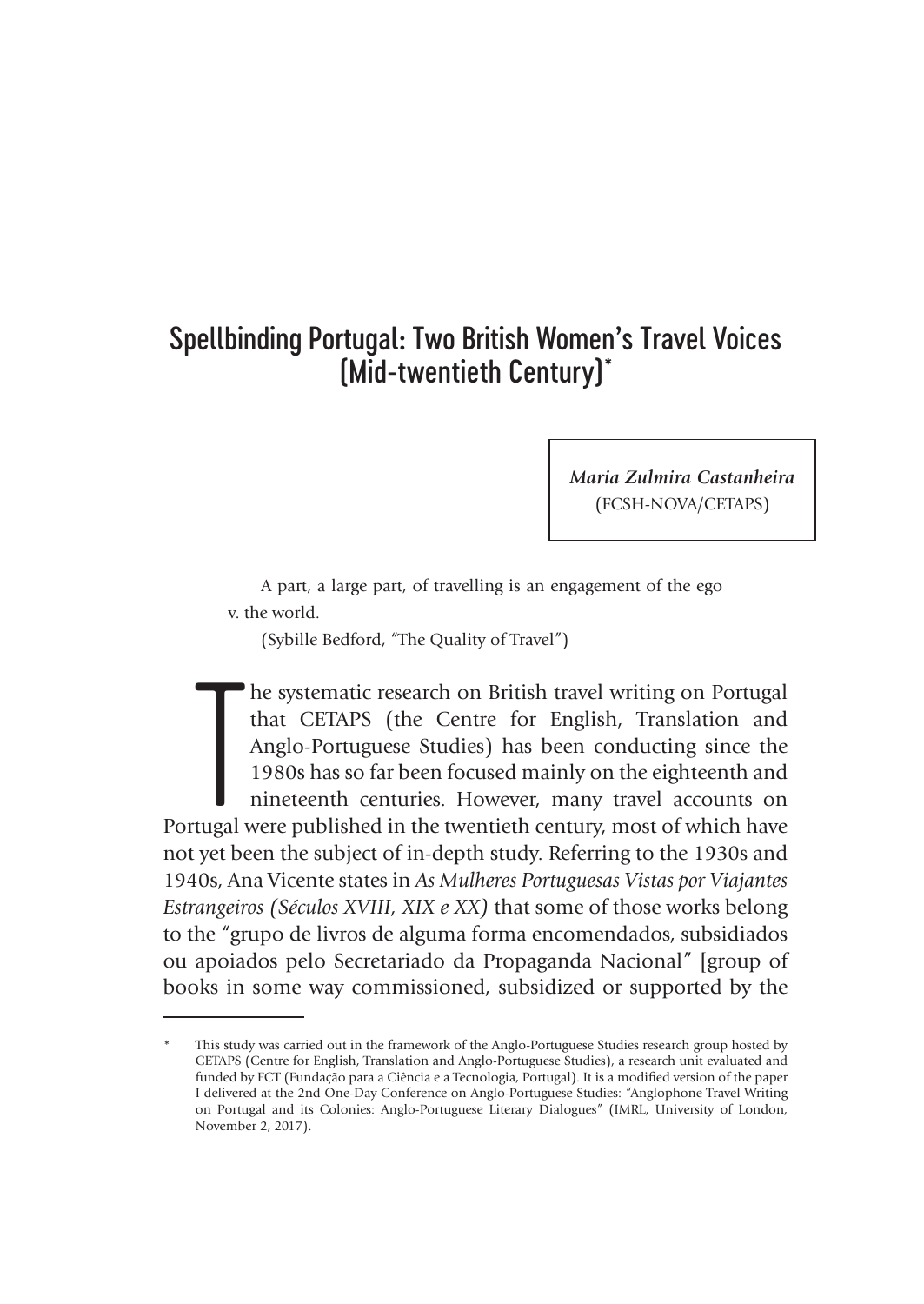Directorate for National Propaganda] (Vicente 210, my translation). This organization, created in 1933 by the Salazar government and renamed in 1944 Secretaria Nacional de Informação, Cultura Popular e Turismo [National Directorate for Information, Popular Culture and Tourism Board (my translation)], sponsored publications that made the "Portuguese Nation" known and saw in tourism a very important means of publicizing images of Portugal mediated by notions very dear to the regime, namely those of *Portuguese picturesqueness, uniqueness* and *hospitality.* Commenting on the change of designation from SNP to SNI, Cândida Cadavez stresses the close relationship between propaganda and tourism in this context: "Curiously enough one cannot avoid noticing that one of the words that would replace the *non grata* expression of propaganda was precisely *tourism*." (Cadavez 146)

After World War II, when major growth in tourism began, and throughout Portugal's authoritarian political system known as the *Estado Novo* that governed from 1933 until the Carnation Revolution of 1974, travel books on Portugal multiplied, some of them written by women, such as *The Selective Traveller in Portugal* (London, 1949) by Ann Bridge and Susan Lowndes, *The Young Traveller in Portugal* (London, 1955) by Honor Wyatt, and *This Delicious Land Portugal*  (London, 1956) by Marie Noële Kelly. But apart from the accounts published in book form, there are short narratives on Portugal scattered among the British periodical press and British collections of essays which have not yet been inventoried and have not received the attention they deserve. It is the aim of this essay to analyse two such cases, namely "Notes on a Journey in Portugal" (1958) by Sybille Bedford (1911-2006, née von Schoenebeck), and "Lisbon: City as Art" by Brigid Brophy (1929-1995). Both authors, the first a novelist, biographer, essayist, critic and polemicist, the second also a novelist, biographer, essayist and journalist, were original voices who left us quite different impressions about mid-twentieth century Portugal, although similar in their fascination with this Iberian country.

The daughter of a German aristocrat and his part-Jewish wife, Sybille Schoenebeck was born in Germany in 1911 and grew up in a cosmopolitan and multilingual milieu. She started travelling very early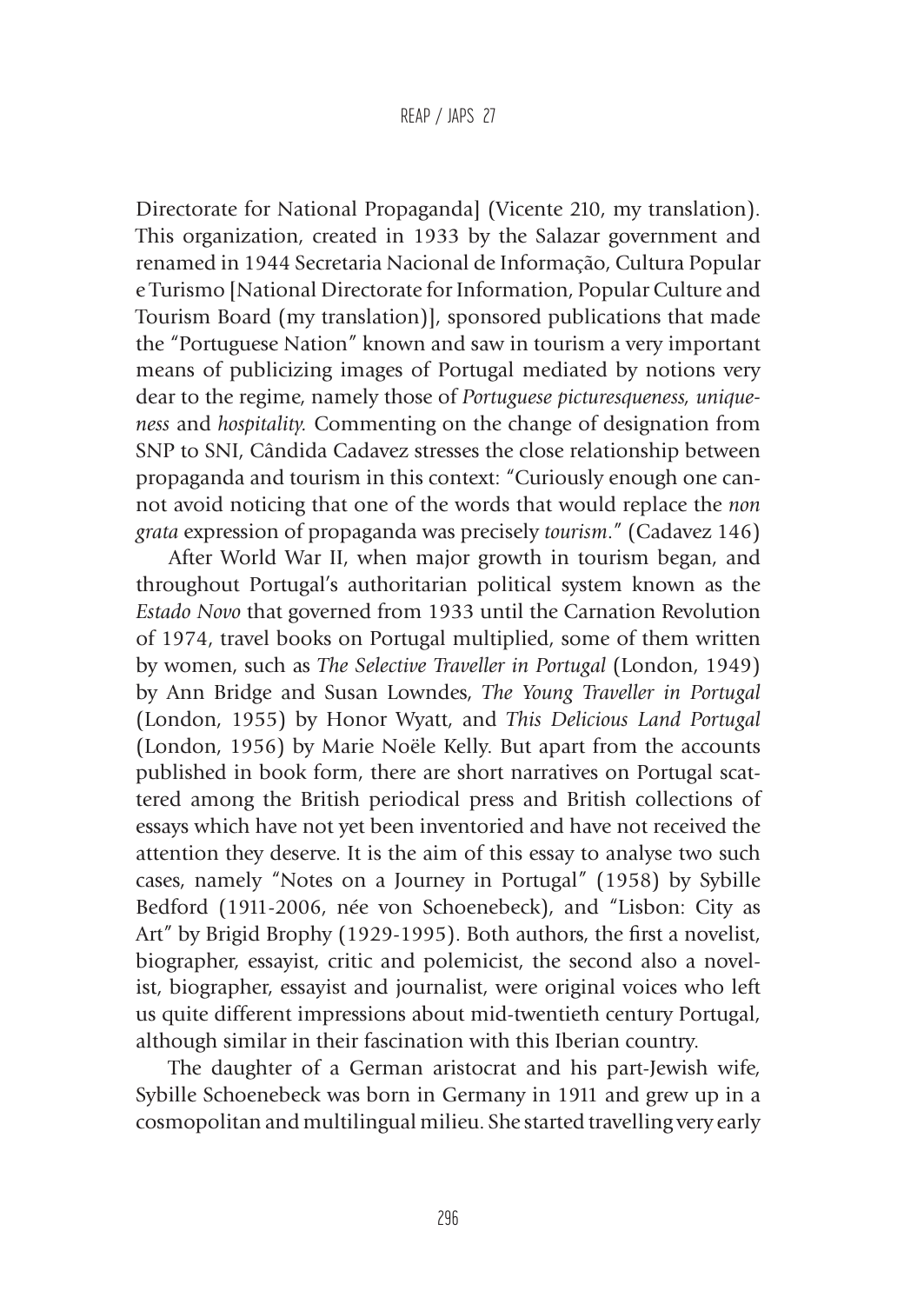in life, having been educated privately in Italy, France and England. In the 1920s she moved to Sanary-sur-Mer with her mother and stepfather, where she would meet German refugees who had fled Germany following the rise of Nazism, among them the writers Thomas Mann, Stephan Zweig and Bertolt Brecht, as well as British intellectuals who also settled in that southern France village, namely Aldous Huxley  $(1894-1963).$ <sup>1</sup> The latter would become a major influence in her life and many years later, in 1973, Bedford published a two-volume biography of the author of *Brave New World* (1932), the dystopian novel Huxley wrote while living in Sanary. In 1935, in order to obtain British citizenship, she entered a marriage of convenience with a gay English Army officer named Walter Bedford and adopted the surname under which she would sign all her works. The war years were spent in exile in the United States, followed by a one-year period of travel in Mexico – in the company of her lover Esther Murphy Arthur (1897- 1962, writer) –, which was the basis for *The Sudden View: a Mexican Journey* (1953), reissued in 1960 as *A Visit to Don Otavio: a Traveller's Tale from Mexico*. Written in English, the language in which she chose to express herself as a writer although she was also fluent in German and French, this was her first book, published when she was already forty-two. Back in Europe, she began working as a journalist and led a nomadic life, until she finally settled in London in 1979, "when her fragile eyes couldn't bear the Mediterranean sun any more." ("Sybille Bedford", http://www.sybillebedford.com, "Home").<sup>2</sup> While living in Italy she befriended Martha Gellhorn (1908-1998), the famous war

<sup>1.</sup> It was the white South African poet Roy Campbell (1901-1957), who for some time associated with the members of the Bloomsbury Group, who introduced Sybille Bedford to Huxley. On Campbell, who settled in Portugal in 1952 (and died in this country in a car accident) – after having converted to Catholicism in 1935 and supported Franco's Nationalists during the Spanish Civil War – and became a connoisseur of the Portuguese language and literature, producing a book titled *Portugal* (1957) and translations of Camões, Bocage, Eça de Queirós and Fernando Pessoa, see Miguel Alarcão, "Roy Campbell (1901-1957): o hispanista escocês da África Austral" (*Revista de Estudos Anglo-Portugueses* 16 (2007): 135-157); Miguel Alarcão and Maria do Rosário Lupi Bello, "Roy Campbell (1901-1957): The Life, Times and Opinions of a South African 'Cowboer'". (*Revista de Estudos Anglo-Portugueses* 22 (2013): 209-22; and Maria do Rosário Lupi Bello, "O *Portugal* de Roy Campbell". *From Brazil to Macao: Travel Writing and Diasporic Spaces*. Editors: Alcinda Pinheiro de Sousa, Luísa Flora and Teresa Malafaia. (Lisboa: Centro de Estudos Anglísticos da Universidade de Lisboa, 2013. 323-334).

<sup>2.</sup> Sybille Bedford suffered from photophobia.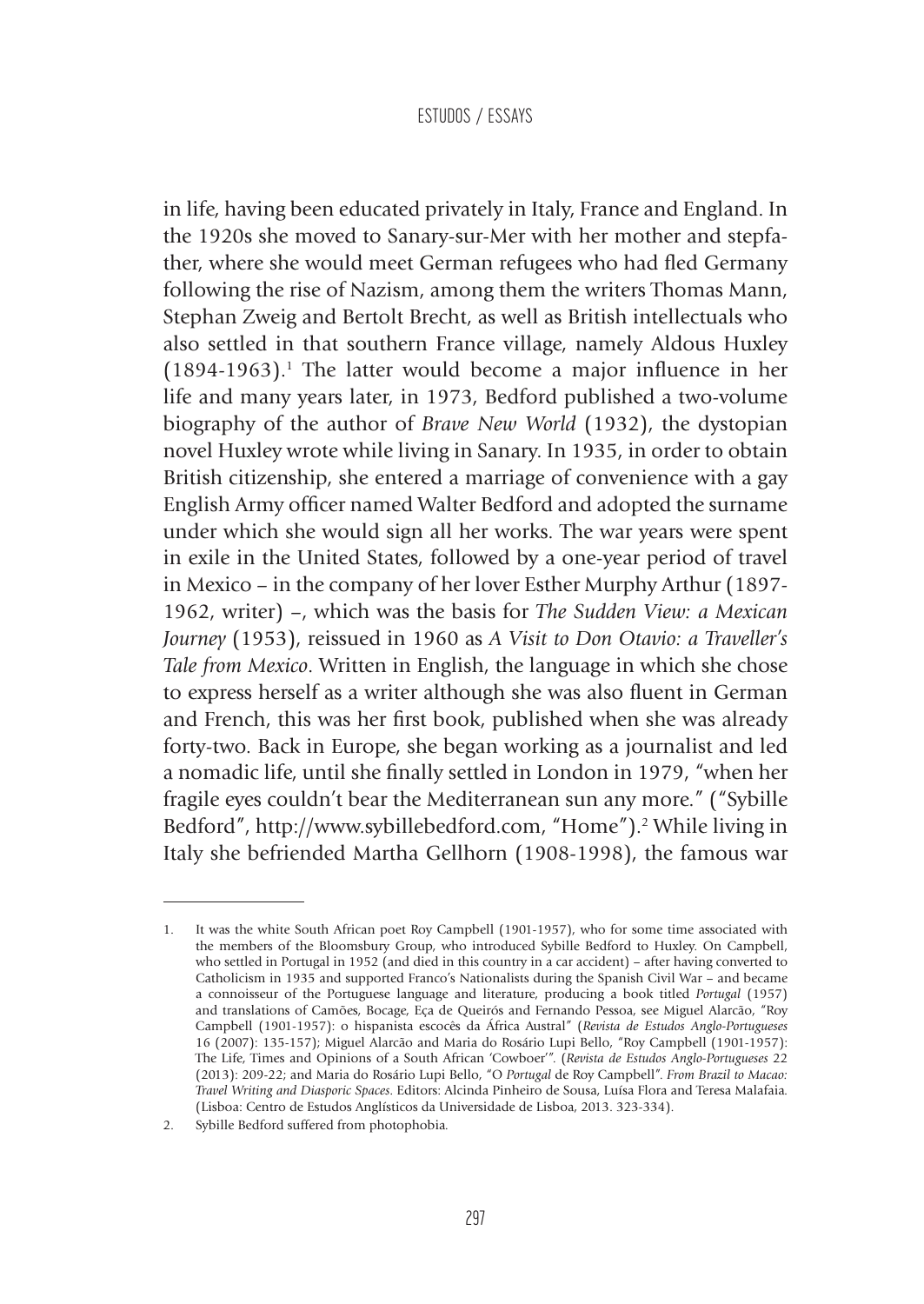correspondent. From this period dates her twenty-year relationship with the also American female novelist Eda Lord (1907-1976).

Bedford's work, both fiction and non-fiction, reflects her great curiosity about the world and the human condition. Apart from her four novels – one of them, *Jigsaw: An Unsentimental Education*, 1989, was short-listed for the Booker Prize – and her writings derived from her work as a law reporter, in which capacity she covered for the periodical press some of the most sensational cases of the twentieth century (for instance the trial in Frankfurt, in 1963-64, of twenty-two former staff of Auschwitz concentration camp, to name just one example), Bedford left us numerous articles on three of her lifelong interests: food and wine, of which she was a connoisseur, and travel, often combining all of them in the same piece. *Pleasures and Landscapes: A Traveller's Tales from Europe* (2003), a collection of magazine articles that resulted from her travels in the 1950s, 1960s and 1970s through France, Italy, Switzerland, Denmark, Portugal and Yugoslavia,<sup>3</sup> exemplifies Bedford's enthusiasm for the pleasures of life in general and the observation of the foreign Other in particular, whom she describes vividly, wittily, and with a shrewd eye for detail that is characteristic of her style. Bruce Chatwin (1940-1989), one of the most acclaimed travel writers of the twentieth century, was a great admirer of Bedford's work: "when the history of modern prose in English comes to be written, Mrs. Bedford will have to appear in any list of its most dazzling practitioners", he wrote in his "Introduction" to *A Visit to Don Otavio*.

In "Notes on a Journey in Portugal", one of the texts selected for this collection, the author gathers her impressions of "a long stay" in Portugal in 1958, in the company of someone who is not identified ("we"). Only nine pages long, it consists of brief glimpses of landscapes, places, buildings and people she encountered during her stay, written in the kind of "apotheosised reportage" (Morris 12) that, according to Jan Morris (herself one of the best known women

<sup>3.</sup> In fact this volume was a reissue of an earlier book, *As It Was: Pleasures, Landscapes and Justice* (1990), but this time excluding the articles on legal matters.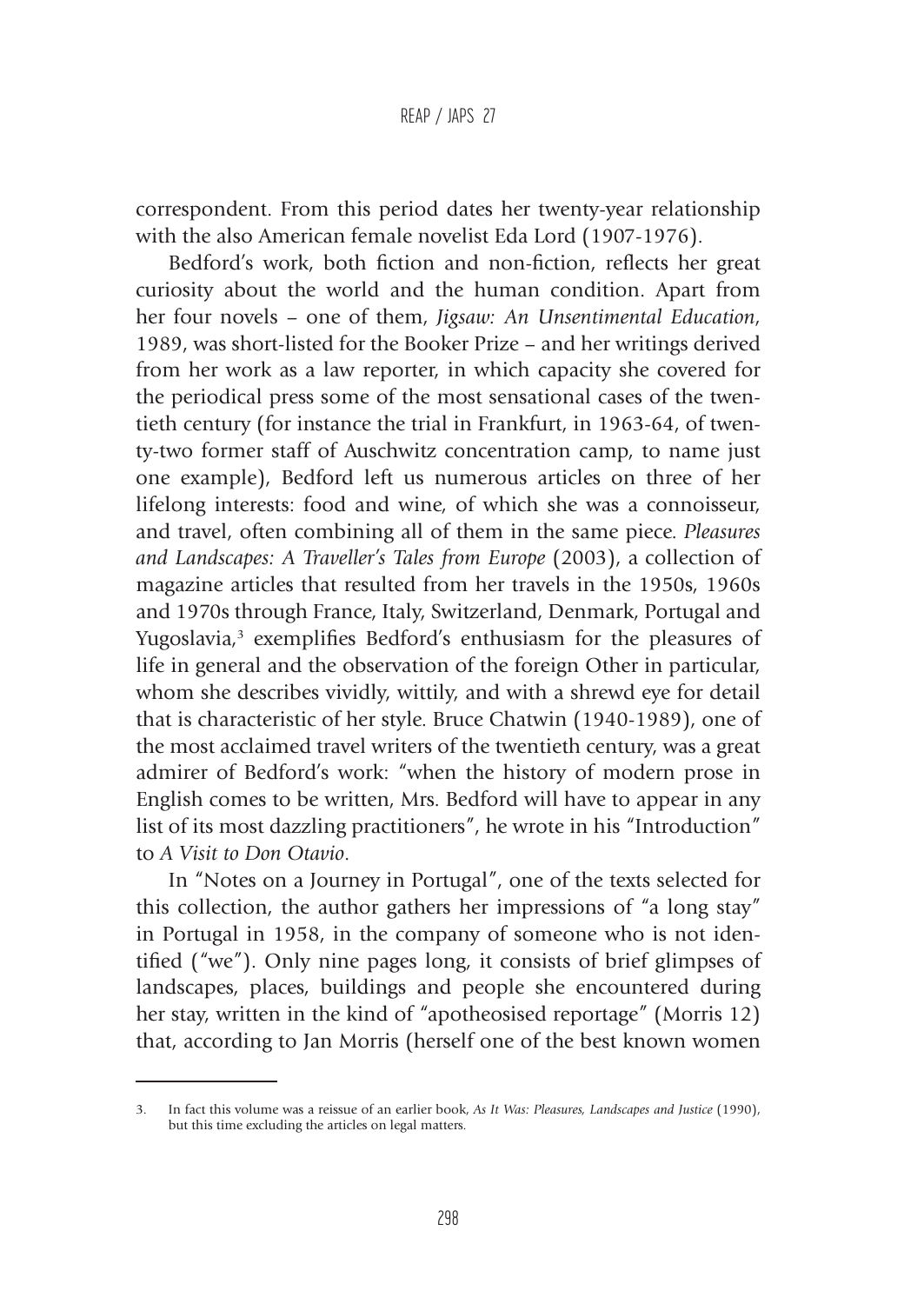travel writers of our time, although she does not like to be classified as such, "as her books are not about movement and journeys; they are about places and people"4 ), defines her style. The opening phrase is effective in captivating the immediate attention and curiosity of the reader, since it states something obvious: "Portugal begins at Portugal." (Bedford, "Notes" 105) However, Bedford provides an explanation for such a truism without delay: as soon as you set foot in Portugal, whether you enter into it by land or you arrive by sea, the landscape changes dramatically and you at once experience "a sense of pleasure, light as feathers." (Bedford, "Notes" 106) In the first case, according to the author, who crossed the Portuguese border coming from "the immense and empty landscapes of Castile and Leon", (Bedford, "Notes" 105) that sensation is particularly intense – a kind of trance, in the words of Sacheverell Sitwell,<sup>5</sup> quoted by Bedford -, so overwhelmingly beautiful is the scenery of Tr**ás**-os-Montes and Minho. In the traveller's eyes it is only comparable to the mythical land of Arcadia, that earthly paradise of pastoral happiness: "we had entered one of the most innocently beautiful regions of this earth; we had entered into an Arcadian dream." (Bedford, "Notes" 106) And again, "here, in the province of Minho, the Arcadian dream thickens." (Bedford, "Notes" 109)

In few but praising words, Bedford registers the beauties of the variegated and polychromatic natural landscapes, the interesting and sometimes extravagant architectural works, both civil and religious, she found in the many towns she visited, showing her knowledge of artistic styles and her fascination with the northern part of Portugal:

<sup>4.</sup> BBC Two interview in 2016: *Artsnight*: "Michael Palin Meets Jan Morris".

<sup>5.</sup> Sacheverell Sitwell (1897-1988) was a prolific English writer, best known as an art critic, music critic and writer on architecture, particularly the baroque. Brother of the writer Edith Sitwell, he visited Portugal five times and published *Spanish Baroque Art, with Buildings in Portugal, Mexico, and Other Colonies* **(1931)** and *Portugal and Madeira* (1954).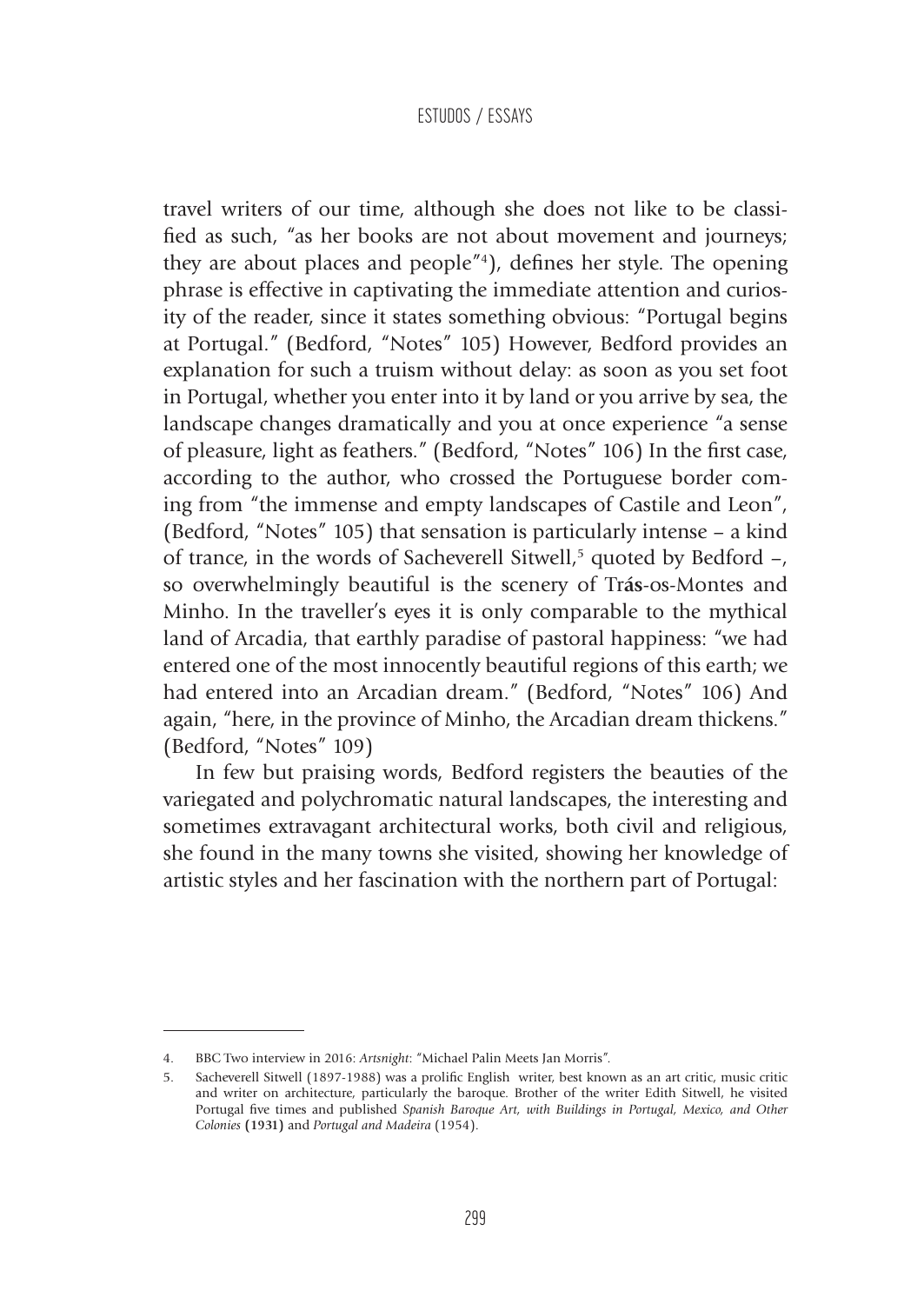All Portuguese towns are pretty; some are very pretty; a few are exquisite. (…) There is so much to see, so many places – names – one is drawn to, and what one sees is so fresh, so different, so ravishing, that one wants to linger and enjoy. We did not want to leave the fertile North, the Elysian pastures, the land of light and fanciful, white-trimmed domestic baroque. For days we went in circles. (Bedford, "Notes" 108)

In contrast, what she calls "the lions of the traveller's Portugal", (Bedford, "Notes" 106, 110) that is, the more widely-known regions (the word *tourist* is never used), Lisbon included, are hurriedly enumerated in less than one paragraph. But it is not only sight that is pleased by what Portugal has to offer. The role played by the other senses in travel experience and perception, namely smell, taste and hearing, becomes evident through her references to the luxuriant vegetation, food, wines and the unique sound of the Portuguese language:

> The general recipe for pronunciation is to forget everything one has ever heard or learnt of Spanish and Italian, to lop off final vowels and as many others as laziness suggests, drawl out the remaining ones, change any consonant into one easier to say, replace all *s'* with a double *shsh*, aim at a nasal twang (a blend of Cockney with Meridional French will do), sing the whole like Welsh, explode it to sound like Polish, and do not forget a hint of Dutch. Begin with the name of the capital: *Leeshshbowah*. (Bedford, "Notes" 107-108)

Aesthetic categories such as *picturesque* and *exotic*, so common in British travelogues on Portugal, are absent from Bedford's impressions: instead, she employs the adjectives "idyllic" and "lyrical" to characterize "the well-ordered, handmade, water-freshed countrysides of Lusitania." (Bedford, "Notes" 106)

The native population, too, catches the traveller's attention and Bedford is struck by what seems to her a marked contrast between the "gaiety and lightness" (Bedford, "Notes" 107) of the natural and built landscapes and the taciturnity of people's faces, their dark clothes, their expressionless staring at foreigners, the subjection of women: "Male peasants wear inky tatters; the men in cafés wear inky business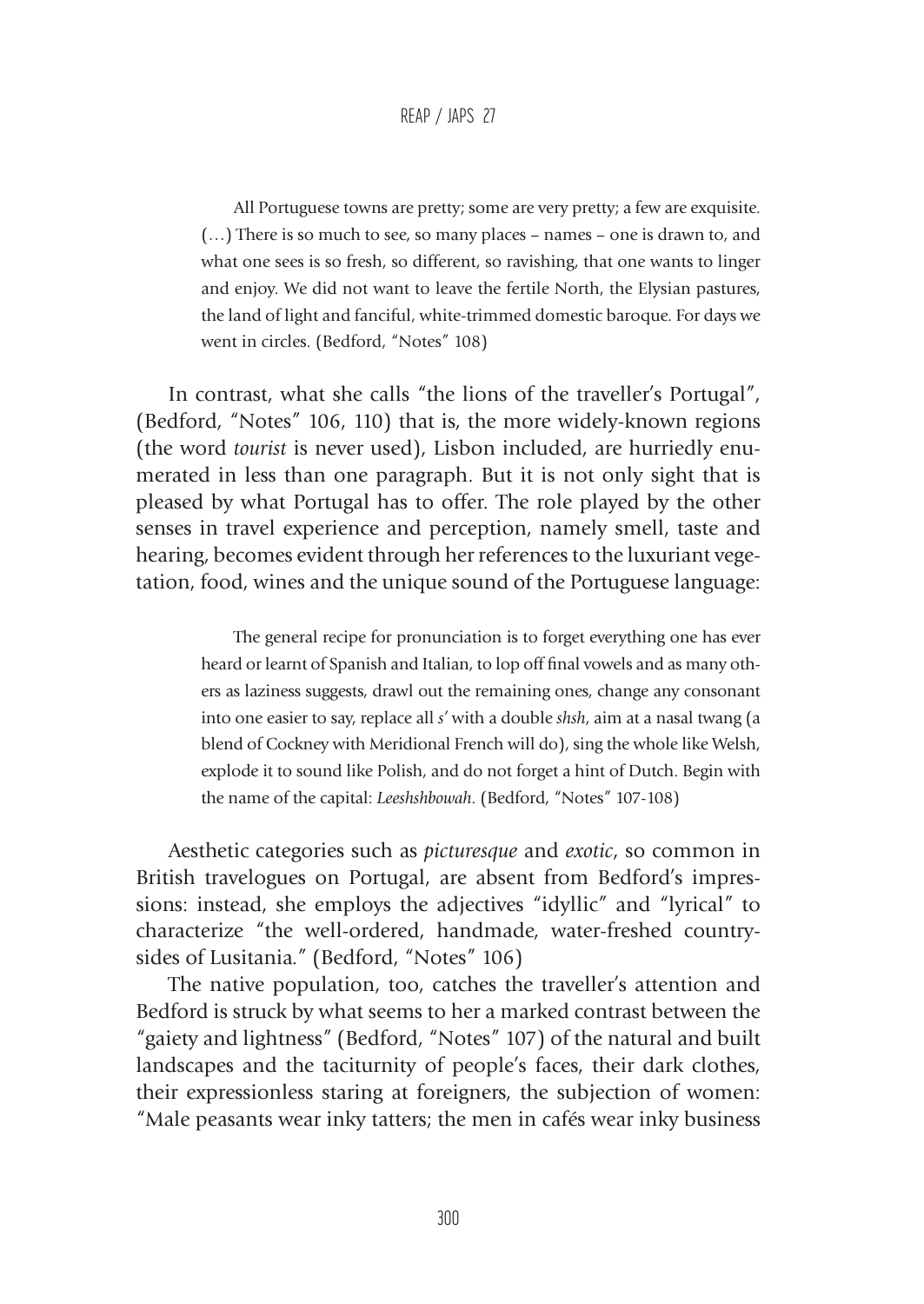suits; the women are beasts of burden in field and street, and otherwise not seen. (…) Portuguese stares are blank and black, immovable like flies on butcher's meat." (Bedford, "Notes" 107) However, the general impression is extremely positive: "Aside from the inveterate staring, they [the Portuguese] are kind to strangers and take endless trouble." (Bedford, "Notes" 112)

Aware of the derogatory image of Portugal and the Portuguese often conveyed by British travellers, Bedford's representation does not in any way subscribe to already fabricated notions, to the stereotyped dark view perpetuated throughout the ages:

> (…) we found the Portuguese people, who work very hard and very long for abominably little, touchingly honest. The modern Portuguese are in fact a mystery. Travellers have complained about them bitterly for centuries – ruffians, robbers, brawlers, filthy, lazy. Now they are browsing, placid, kindly, patient, slow. Laundry is being washed morning, noon and night; a second-class hotel or a Lisbon boarding-house is ten times cleaner than its equivalent in France or England. There is no quarrelling in the streets, hardly any crimes of violence in towns or country. (Bedford, "Notes" 112)

And the practical information she provides concerning what she calls, in another text included in the same collection, (Bedford, "The Quality of Travel" 44) "the material framework of travel", that is, roads, hotels, meals, cost of living, none of it discouraging, complements Bedford's description of Portugal as a country worth visiting for the many *pleasures* it affords to the eye and the palate.

Although she was a journalist with an interest in legal and political matters and held anti-fascist views, she makes no comment on the Portuguese regime of the time. Her gaze is essentially directed at *exterior* things, and it often translates into very concise enumerations and characterizations of the places she passed through, indeed quick "Notes", just as the article's title states, suggesting the speed of a trip by car, as was the case. Curiously, one particular typical feature of Portugal is singled out in Bedford's account: slowness. She perceives it as soon as she enters the country, first in the customs officers, then in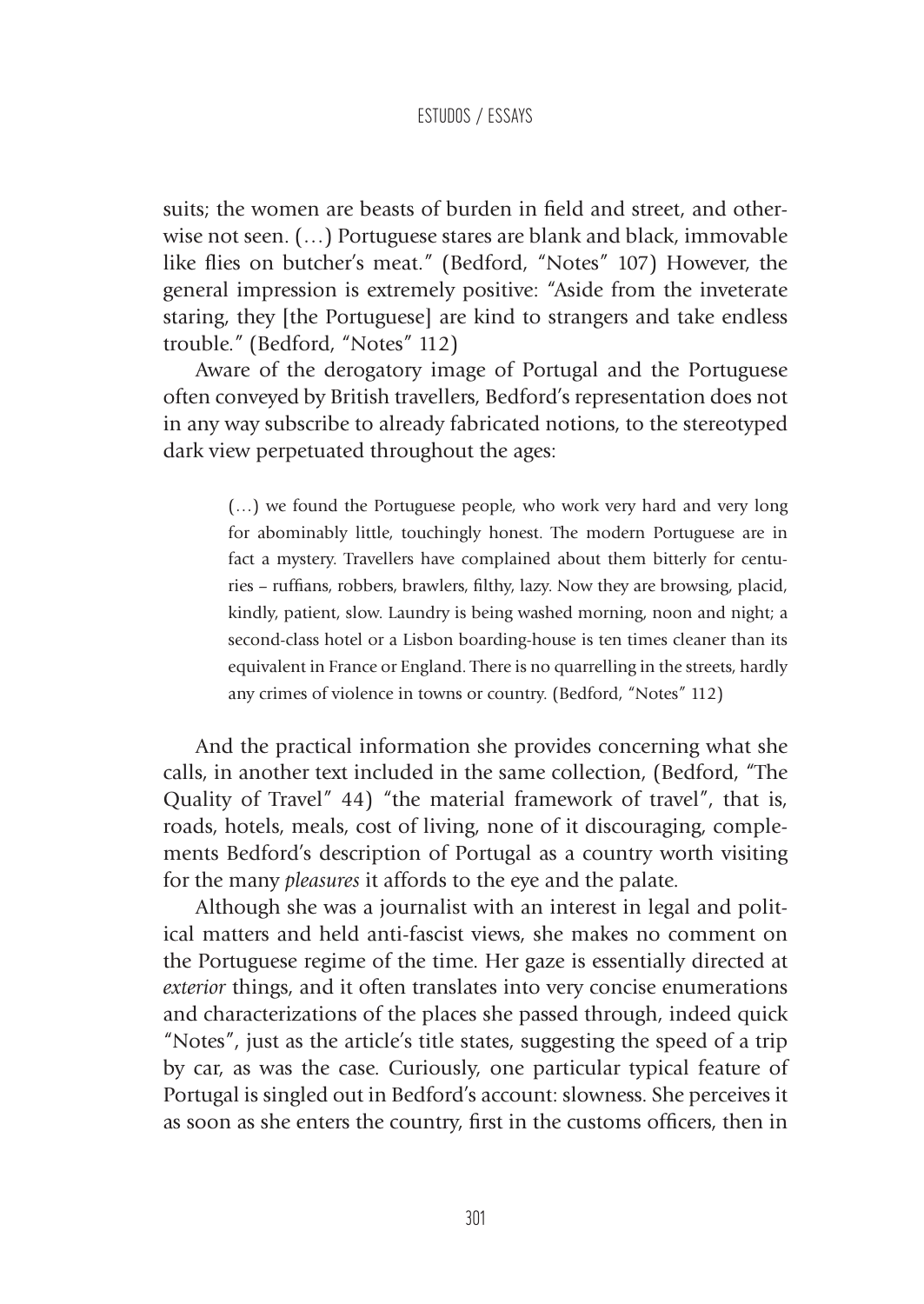#### REAP / JAPS 27

the "slow-moving" (Bedford, "Notes" 106) countryside, with its oxen advancing "hoof before slow hoof" (Bedford, "Notes" 106) and the slow turning of the wheel by the well, and finally in people in general. In her conclusion, the author condenses her global opinion about the Portuguese in a few, "dragging" words: "Painstaking, patient, kind, placid, slow. Above all, very, very, very slow." (Bedford, "Notes" 113)

This very same impression that Portugal lives remote from the fast rhythm of the contemporary world is, to a certain extent, also detectable in Brigid Brophy's essay, focused exclusively on the capital city, Lisbon. Here, too, the traveller experiences the feeling of entering another time, not just another geographical space and another mental world. Also like Bedford, a Fellow of the Royal Society of Literature, Brigid Brophy, born in London in 1929 to a literary family, was a polemical and provocative English writer who has largely been forgotten. At eighteen she was accepted as a student at Oxford University, only to be sent down the following year for "unspecified sexual misdemeanours." (Parker) In 1954 she married the art historian Michael Levey (1927-2008), who would later become the director of the National Gallery in London from 1973 to 1987. The couple lived an unconventional relationship and Brophy publicly acknowledged her bisexuality. With her husband and the author and literary critic Charles Osborne (assistant director of the *London Magazine*) she wrote the controversial *Fifty Works of English and American Literature We Could Do Without* (1967), in which they included *The Faerie Queene*, *Hamlet, Jane Eyre*, *Wuthering Heights*, *To the Lighthouse*, *Huckleberry Finn* and *Moby Dick*, among others, clearly contesting the established literary canon. She passionately defended the causes in which she believed, having been a feminist, pacifist and activist on behalf of the rights of women, LGB people, prisoners, authors and animals, and her critique of traditional *mores* and societal hypocrisy made of her an *enfant terrible*. Giles Gordon, Brophy's literary agent who, the day after her death, wrote an article paying tribute to her in *The Independent* (8 August 1995), confirms the fact that the author was by then largely forgotten and sketches an interesting portrait of her: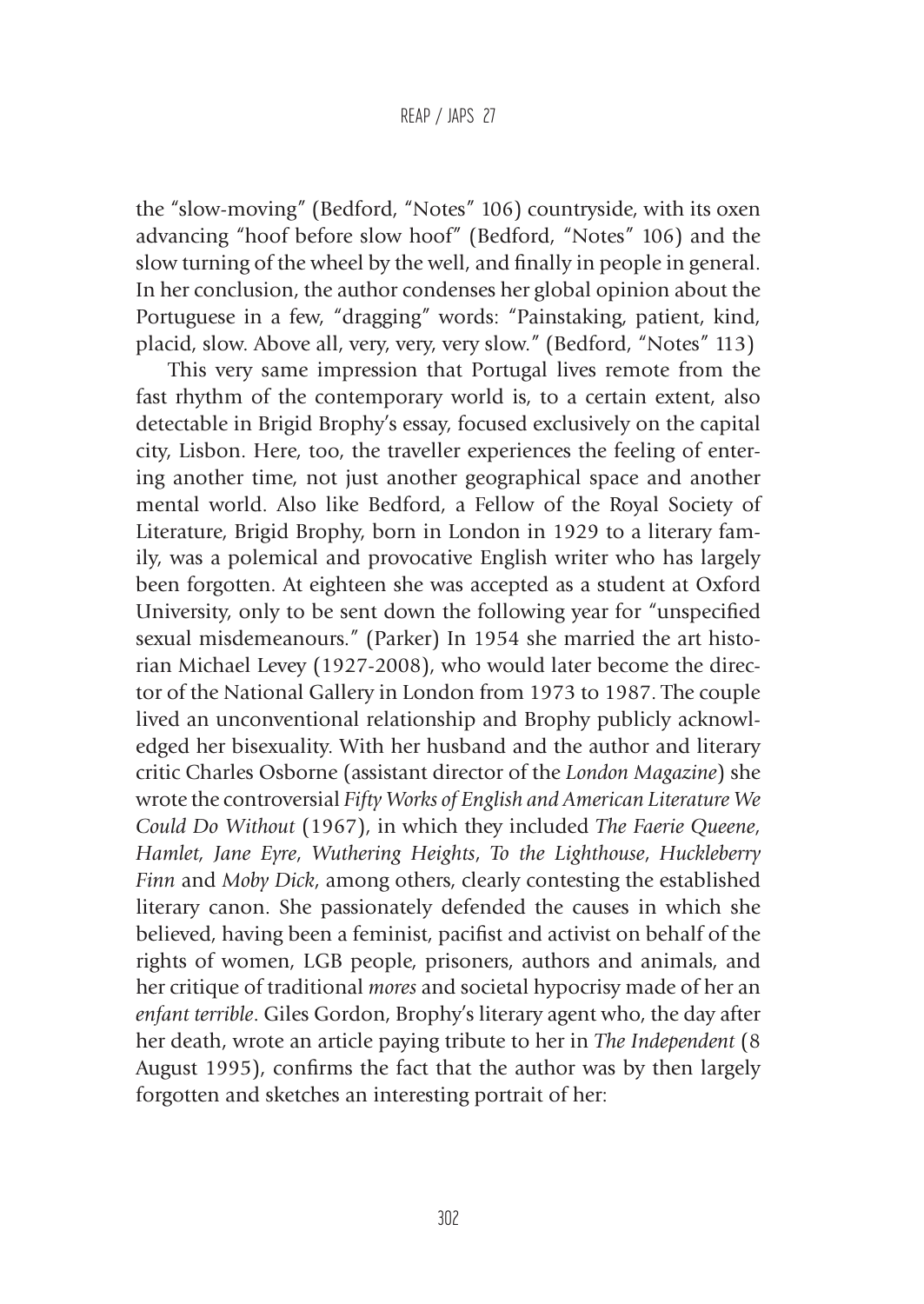Atheist, vegetarian, socialist; novelist and short-story writer; humanist; biographer; playwright (…); Freudian promoter of animal rights; children's author (…); tennis fanatic (not least Navratilova) and, on television, football fancier; most loyal of friends; reverer of Jane Austen; lover of Italy; Mozart adorer (…); aficionado of the English National Opera (but not of the Royal Opera House); disliker of "Shakespeare in performance"; smoker of cigarettes in a chic holder and painter of her fingernails purple; mother, grandmother, wife; feminist; lover of men and women; Brigid Brophy was above all an intellectual, which British (although she was Irish) authors aren't supposed to be. We mistrust logical, rational thought in our writers, finding it easier to live with instinct, intuition. Brophy was ever the Aristotelian logician.

Brophy's work, strongly influenced by that of Sigmund Freud and George Bernard Shaw (whom she called "the two mainstays of the 20th century") covers both fiction and non-fiction. Prominent in the latter category are the collected essays in *Don't Never Forget: Collected Views and Reviews* (1966), *Baroque-'n'-Roll and Other Essays* (1987) and *Reads. A Collection of Essays* (1989).

*Reads*, which Giles Gordon (*ibidem*) recommends to every reader who is unfamiliar with Brophy's work, as it is a stimulating introduction to the author's oeuvre and style,<sup>6</sup> includes an essay titled "Lisbon: City As Art" which had already been published in 1966 in *Don't Never Forget* – and prior to that, in *Venture*, the US journal (date unspecified). This is confirmed by Brophy in her appendix titled "Why, When and Where" which concludes *Reads*, in which she explains the origin of the essays in the book. In an introduction to an interview with Brophy on 17 August 1975 and which was published the following year in *Contemporary Literature*, Leslie Dock states: "What Brophy considers to be the best, or most representative, of her articles are collected in the nonfiction volume *Don't Never Forget* (1966)." (*Interview* 152)

<sup>6.</sup> Giles Gordon writes: "For anyone who has not read Brigid Brophy, the 1989 original paperback collection *Reads* is a typically invigorating miscellany."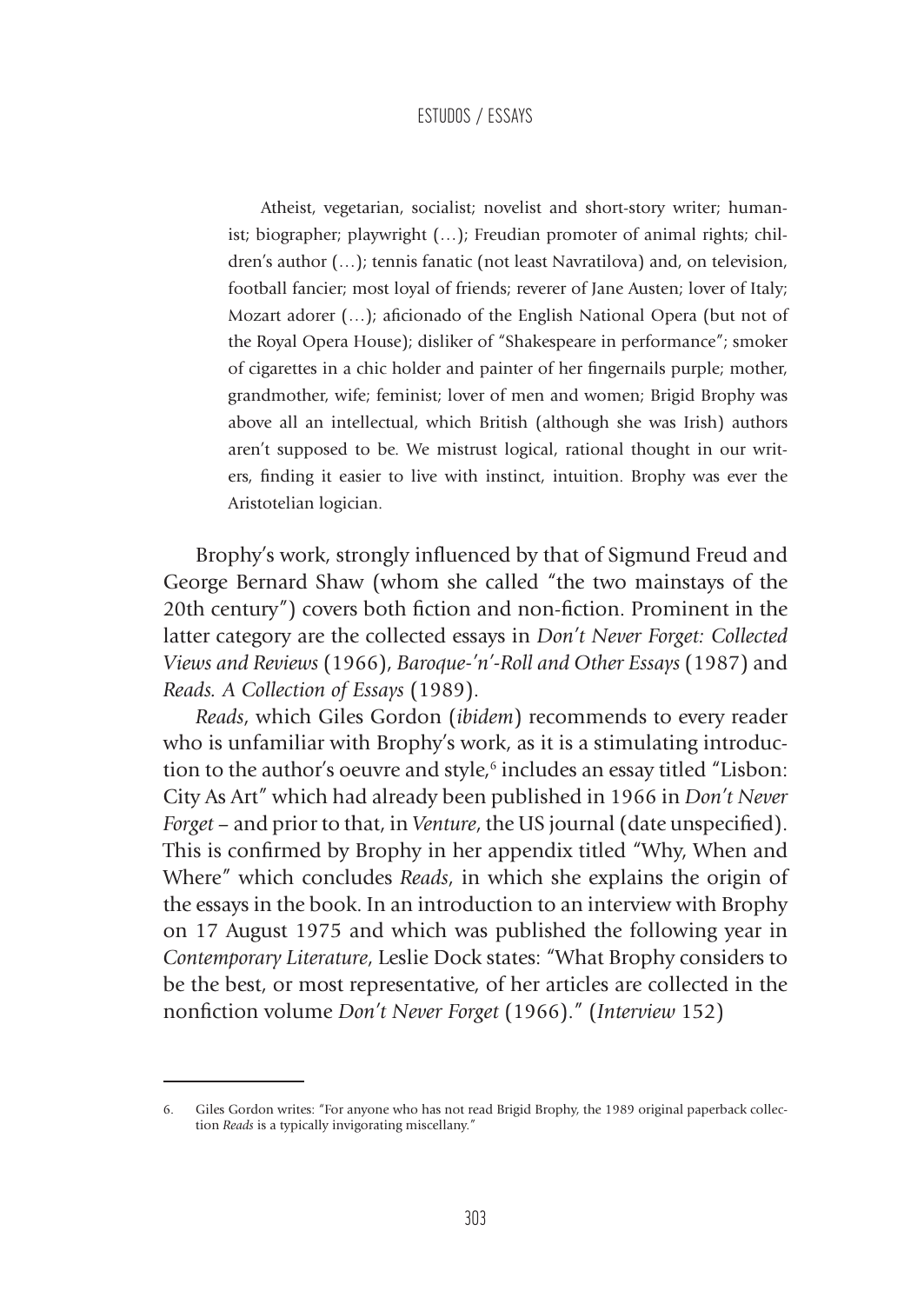This means that the essay devoted to Lisbon was of special importance for Brophy, to the extent that she recovered it when preparing *Reads*. In addition to this, it is of interest to bear in mind why Brophy titled her 1966 volume of essays *Don't Never Forget*: the phrase, in non-standard English, which appears at the end of the eponymous essay and which would be the title of the entire collection (Brophy also re-publishes this essay in *Reads* immediately after "Lisbon: City As Art"7 ) was taken from an inscription which Mozart wrote for an English-language friend of his, asking him never to forget him: "Don't never forget your true and faithful friend." (*Reads* 183) The choice of these words as the title for her first volume of collected essays shows Brophy's intention, as she herself states, (*Reads* 183) of first of all appealing for Mozart never to be forgotten, but, since the title also infuses the volume as a whole, we may rightly think that all the topics of the essays in the book are worth remembering – "rescuing" the two essays noted above in *Reads*, twenty-three years after the publication of *Don't Never Forget*, is precisely a way to keep them alive in the public consciousness.8 Then, in the case of "Lisbon: City As Art", what should always be remembered?

The gaze which Brophy casts over Lisbon on a visit to Portugal in the 1960s (the exact year is not mentioned) when she was at the height of her literary activity, illustrates the centrality of the theme of art in the author's oeuvre as a whole. The very first words of "Lisbon: City As Art", which might be viewed as the product of a whimsical sense of humour, are disarming, provocative, callous even: "If you must have an earthquake, 1755 is the year to have it". But immediately an explanation follows for such an unexpected statement: "when you rebuild, you will have a full-blown eigtheenth-century city." (Brophy, "Lisbon" 83) This therefore to some extent announces the main focus of Brophy's gaze over Lisbon: the built heritage of the city. The author was fascinated by the eighteenth century judging by her much

<sup>7.</sup> "Don't Never Forget". (*Reads* 96-99)

<sup>8.</sup> "For *Reads* I have myself rescued a few of the essays that were included in *Don't Never Forget*. I have variously curtailed and expanded them. In such matters of practical information as postal addresses I have brought them up to date." (*Reads* 184)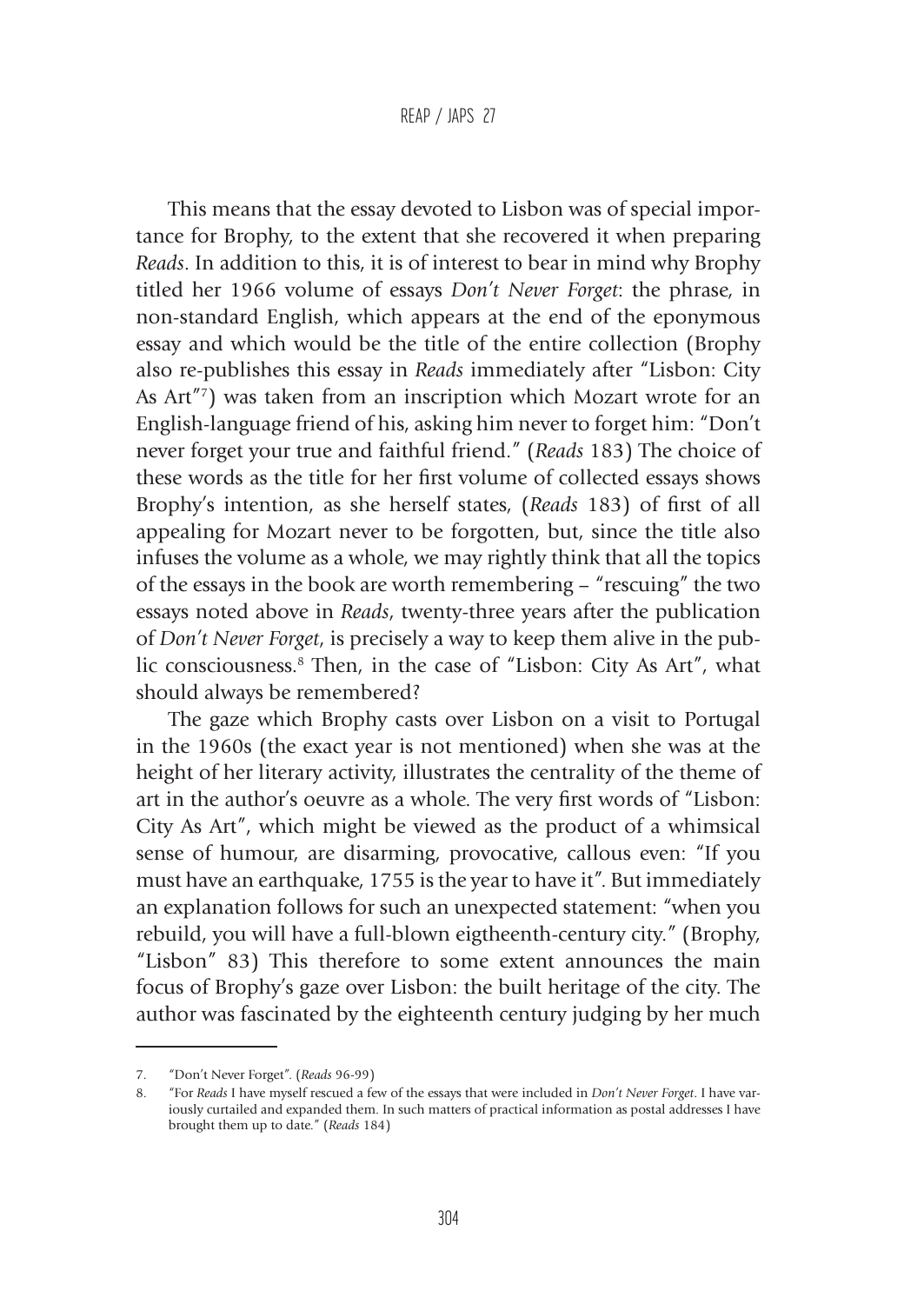quoted statement "to my mind, the two most fascinating subjects in the universe are sex and the eighteenth century", $\delta$  and her visit to Lisbon afforded an opportunity to view works of that time. Staying away completely from the kind of tourist who visited Lisbon for the climate, low cost of living and night life, instead she sought out what, in her opinion, few people, including the Portuguese themselves, are capable of acknowledging: Lisbon's artistic riches and especially its architecture. Brophy does not hesitate to regard Lisbon as "one of the most ravishing works of art in Europe." (Brophy, "Lisbon" 83)

As is common in British travel writing on the Portuguese capital, Brophy's description begins by placing the city geographically, but from the start the powerfully visual and imaginative quality of her language points to the perception that her gaze will be markedly personal, not aligning itself with the programmed readings of the guide books which habitually formed part of tourists' luggage and which Brophy also read (she consulted the 1913 Baedeker, $10$  disagreeing with what she perceived as being preconceptions as to the lack of interest of Lisbon's churches): "Lisbon shews its prime artistic inspiration in its choice of natural setting. A handful of hills drops steeply to the estuary. Down them tumbles the city, like a harvest of exotic fruits from a cornucopia." (Brophy, "Lisbon" 83)

"Exotic" is an adjective the author often uses throughout her essay, and truly the admiration she feels for Lisbon is closely related to the idea of *exoticism*, that "modality of Othering, of heightening the Other's strangeness", as Joep Leerssen has defined it. (Leerssen 325) Brophy finds it in the pineapples she sees in shops all around her, to the extent of finding that "the pineapple is a sort of patron fruit to the city", (Brophy, "Lisbon" 83) in the brilliant light which gives Lisbon the charm of the countries of the South, in the city's Moorish heritage, in the "inimitable" sonority of the Portuguese language, with its*–ash* and *–ish* endings which she compares to "the curly tails of arabesques", (Brophy, "Lisbon" 85) in the tiles covering the façades

<sup>9.</sup> "Review of *Fanny Hill*". *New Statesman* (15 November 1963): 710.

<sup>10.</sup> Karl Baedeker. *Spain and Portugal*. Leipzig, London and New York: Karl Baedeker, 1913.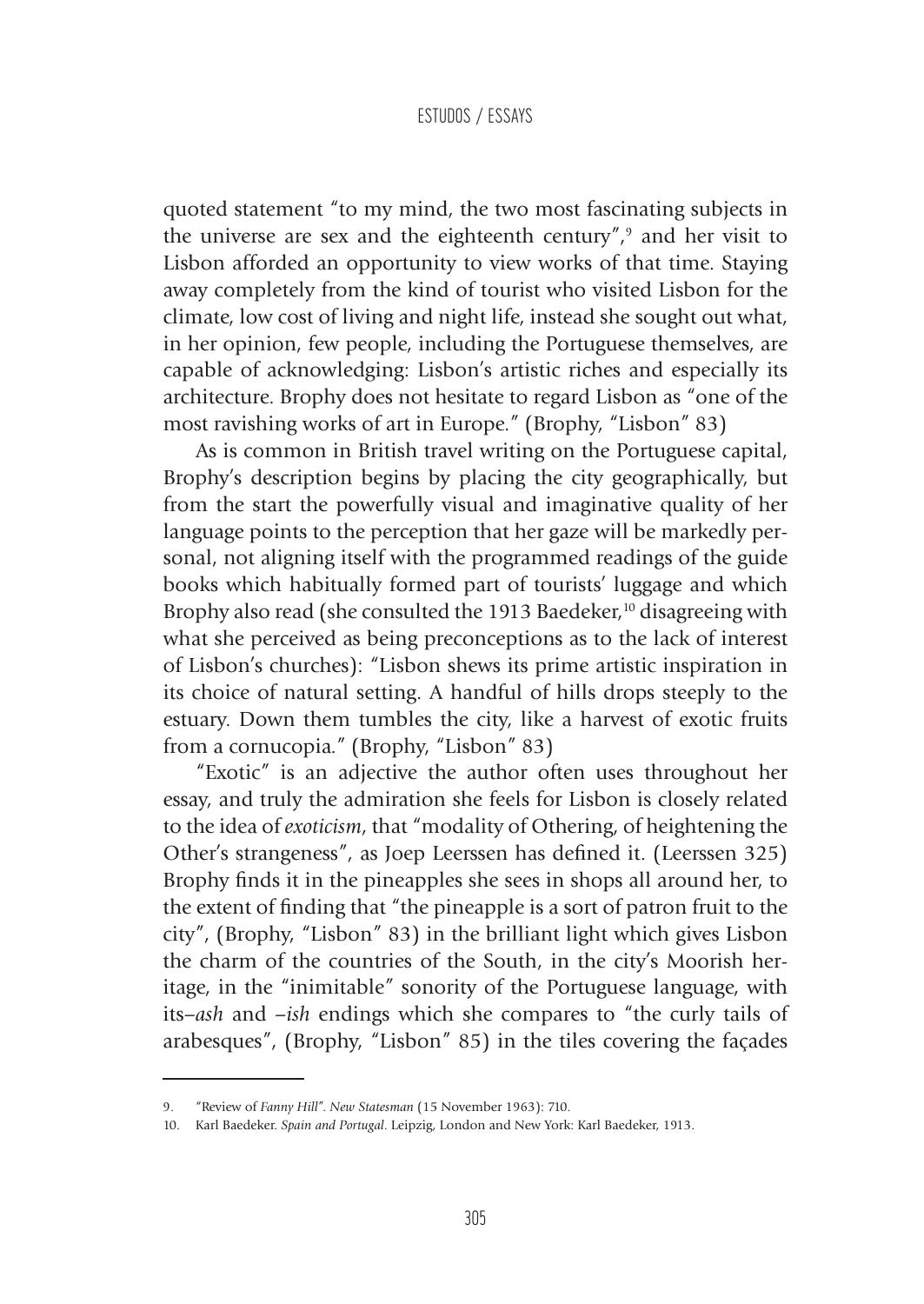of buildings, and in the vivid colours of these, in the extravagance of all this decoration:

> Almost every surface in the city is patterned. Most house fronts are tiled, so that they look trellised by some intricate green-and-blue or green-andyellow flowering plant. Those not tiled are washed in colour – often deep, porous-looking terracotta or midnight blue. Many houses wear curving iron balconies like a flutter of black lace at the bosom. Lisbon pavements are mosaics (…) and often the pavement is patterned with arabesques of black or dark-green on white. (Brophy, "Lisbon" 84)

Knowledgeable about art, possessing a penetrating and heightened visual sensibility and with an eye for detail, Brophy gives us in quick brush strokes, also strong in the suggestive richness of their verbal images, portraits of Lisbon as if they were indeed paintings, eschewing the traditional linear narrative: "Look up a narrow street, and across the top, in full sun, is the façade of a house or – which in Lisbon is usually plainer – a church, lying flat against a vivid matt-blue sky: it is pure backdrop, and the faint sea breeze which is always animating Lisbon seems to send a ripple through the canvas." (Brophy, "Lisbon" 86) She is excited by the exuberance of the fauna and flora and the constant presence of water in the city – "All Lisbon seems to play with water" (Brophy, "Lisbon" 85) –, with the "sea" in the distance (Brophy never refers to the Tagus). People are virtually absent from her narrative, which lacks the ethnographic dimension of much travel writing; she merely touches upon the "black-shawled, black-stockinged women balancing a tray on her [sic] head" (Brophy, "Lisbon" 86) who punctuate the view in black, in a mix of exotic customs and inner sadness and refers to the "men in coats or half-coats with sheepskin collars" (Brophy, "Lisbon" 87-88) in the middle of Spring.

On the other hand, the animals, which she preferred to people, are present throughout: the cat which is "heavy as a baby" (Brophy, "Lisbon" 84) and which sets itself on her lap when she goes to a shoe shop, the black and the white swans she sees in the green spaces of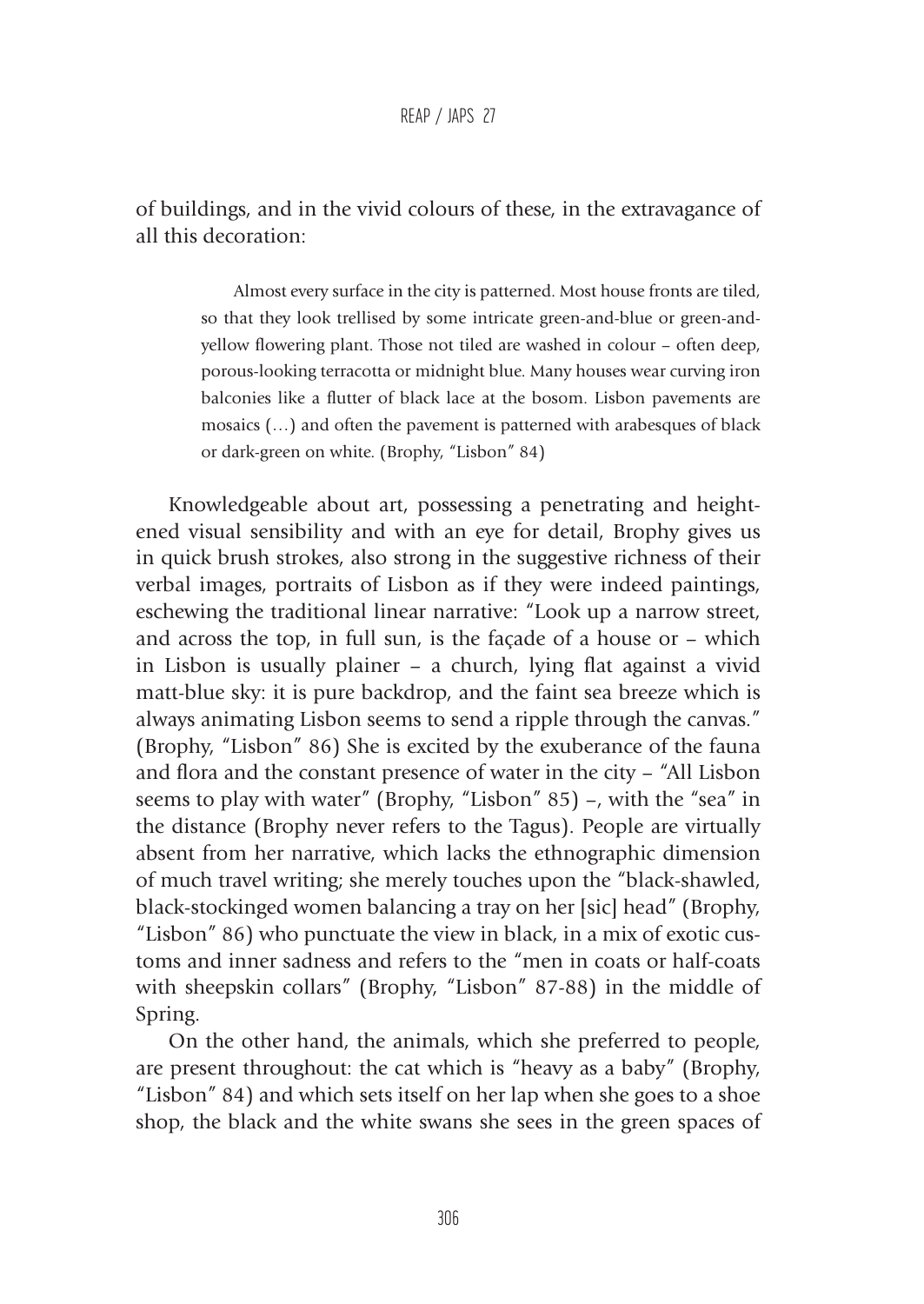Avenida da Liberdade, the storks and peacocks of Jardim da Estrela, the latter seeming to her to echo in their cries the madness of Queen Maria I, the founder of Basílica da Estrela.<sup>11</sup>

Nor does she provide concrete details for her own presence in Lisbon: she does not say when exactly she visited the city, where she stayed, whether she travelled on her own or with a companion, what were the reasons for her visit to Portugal, etc., as so often occurs in travel writing; she confessed her temperament was anti-autobiographical.12 Only a note in brackets, (Brophy, "Lisbon" 87) written when revising the text for publication in *Reads*, tells us that after "the beautiful flowering of political democracy in Portugal" (1974) she again visited Lisbon. Absorbed in the artistic beauties before her, only very briefly does she touch upon political affairs, notably when referring to the posters on the walls of the arcades in Praça do Comércio. To her reference to the authoritarian regime of the "New State" she adds a hint of decadence: "In the beautiful arcades of the green palace, the paint peels. Above that, the small, economical political posters – which in Portugal mean government exhortations – peel too." (Brophy, "Lisbon" 87)

As already noted, the architecture of the seventeen hundreds is of particular interest to Brophy, and she dwells on it, *reading* it and *writing* it in an original way. First and foremost, it is the geometry of Pombaline central Lisbon that attracts her, leading her to pay hommage to the Marquis of Pombal:

<sup>11.</sup> "When you leave her church [Basílica da Estrela], cross the road and go to the Estrela Garden opposite, you seem to catch an echo of her gauche poignancy in the squawking of the splendid peacocks under the palm trees." (Brophy, "Lisbon" 93-94) Maria I of Portugal reigned from 1777 and 1816; however, her son Prince João (future D. João VI) became regent in 1799 after his mother was declared insane. The Queen, whose screams were heard throughout the Palace of Queluz, was treated by Francis Willis (1718-1807), the same physician specializing in mental illnesses who attended King George III of Great Britain, but without success.

<sup>12.</sup> "For reasons which I could trace for a psychoanalyst but which anyone else would find tedious, my temperament is anti-autobiographical. (…) I do not dislike or despise autobiographical novelists: who could dislike or despise Marcel Proust? I cannot, however, be one of them, any more than I can be one of the symphonists. And to a very small extent I do despise the common academic assumption that *all* novelists are autobiographical." (Brophy, "Antonia" 75)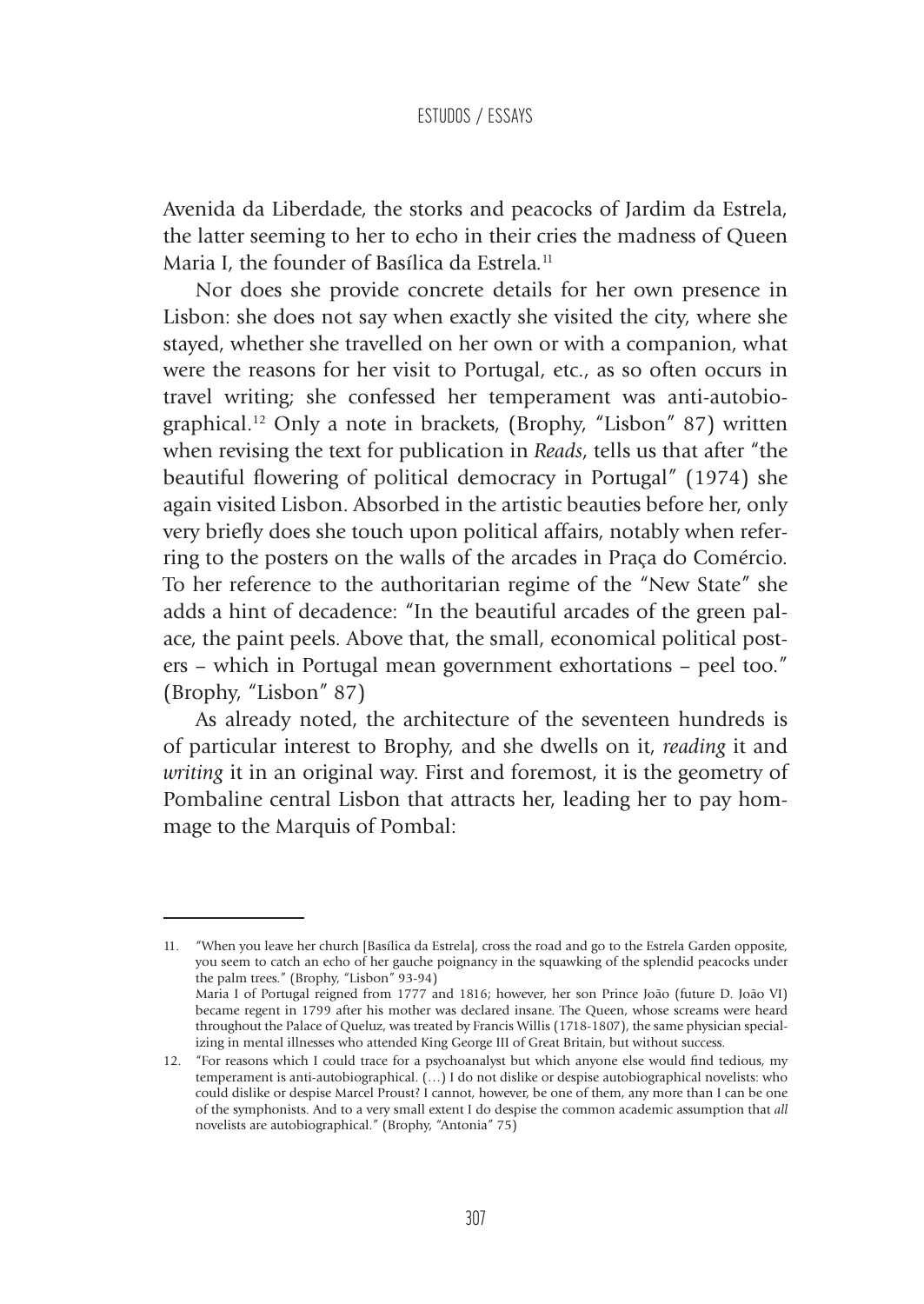The eighteenth-century genius was for the architecture not just of buildings but of cities as wholes. The Marquês de Pombal, who was Joseph I's Minister at the time of the earthquake, took the opportunity to let in air and light — a deep draught of (in the most literal sense) the Enlightenment, of graced reasoned mathematics. (Brophy, "Lisbon" 86)

She finds pleasure in the perennity of the straight lines of the city's layout, the logic of the symmetrical grid of the shopping area of the city centre, the amplitude of Terreiro do Paço which contrasts with the higgledy-piggledy buildings on Lisbon's slopes: "On both sides of Pombal's design for Lisbon rise cliffs of townscape on which even the eighteenth century could not impose symmetry." (Brophy, "Lisbon" 88) Another place of interest is Basílica da Estrela, which she defines as "Lisbon's unacknowledged masterpiece." (Brophy, "Lisbon" 88) In her description she gives us an eloquent example of the imaginative way in which she translates buildings into words:

> The bright white façade of the Estrela, a dizzying fantasy of pierced towers which half-masks the marvellously mannered and elongated dome in the centre of the building, is the apotheosis of sugar-icing architecture: but it is markedly *hard* icing – wedding cake, yet with an undertaste of the funeral feast. Most of Lisbon's churches are sad. (Brophy, "Lisbon" 91-92)

This is the only monument for which the author provides a historical context, lingering with some affection on the "sub-Goya" figure of its founder, Queen Maria I. In Brophy's gaze we find special attention to the female, which also permeates her remarks on the great differences she detected, from the artistic point of view (and not simply here), between Portugal and Spain – which distinguishes her from the many travellers who, through prejudice, tended to regard the Peninsular reality as a single one: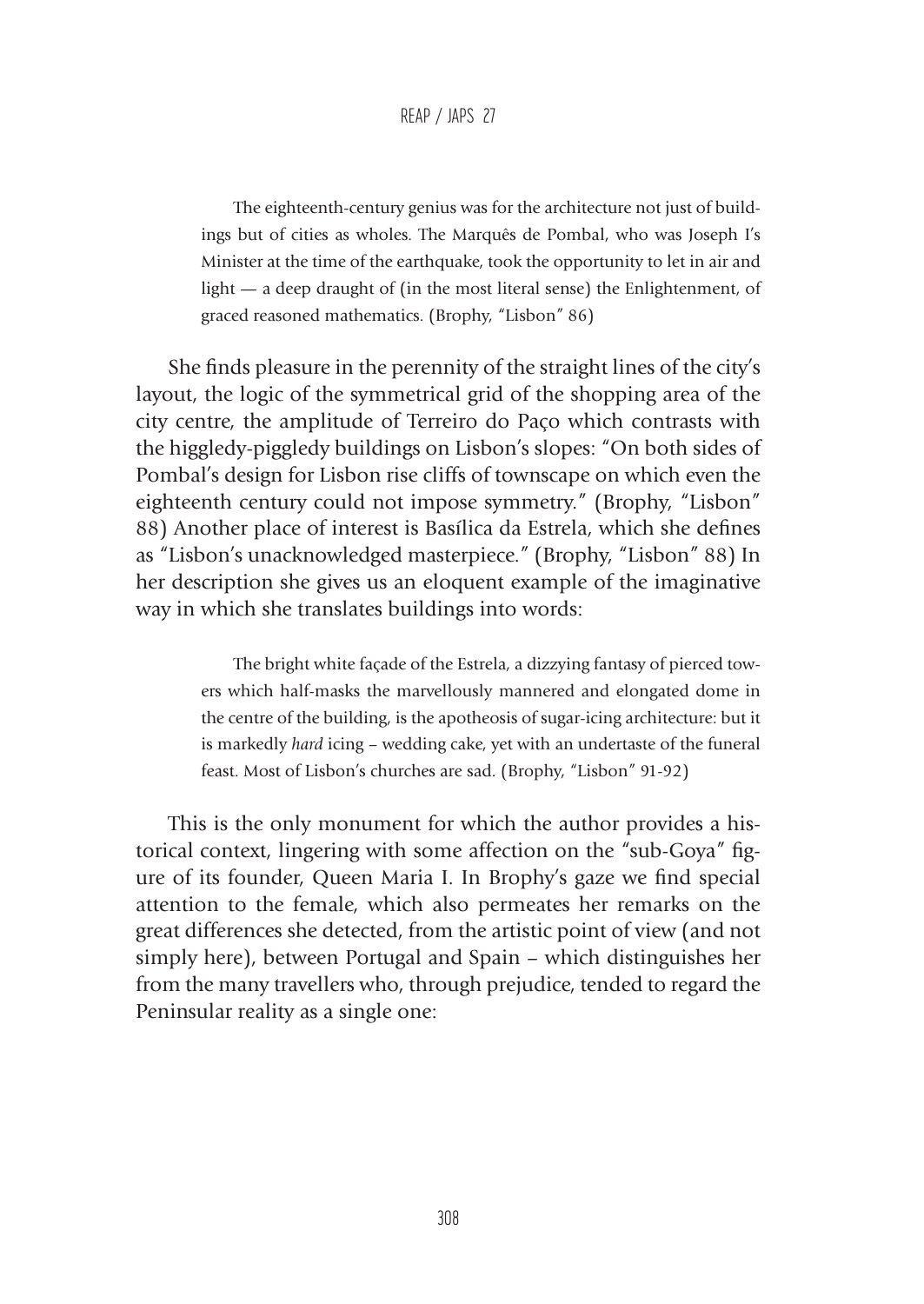The two countries are as different in *feel* as in language and landscape. Lisbonese churches are almost without paintings of tortures, deaths and atrocities, without crown and thorns. Indeed, you could tour them without discovering that the Christian deity is male. Lisbon is ruled over by a baroque madonna. (Brophy, "Lisbon" 91)

The image of the Baroque Madonna swells up towards the very end of the essay, crossing as it does the two forms of construction, the architectural and literary: "The shapes of Lisbonese architecture are themselves the shapes of a baroque madonna: it is an architecture of heavy bosoms." (Brophy, "Lisbon" 92)

Lisbon, at one and the same time international and provincial, sighing in Cais das Colunas over a lost empire, sad and yearning Lisbon, Lisbon at once strange and familiar on account of the signs of Anglicisation of its city life (the double-decker buses, the use of umbrellas, the telephone booths and post office pillar boxes after the English fashion) offers to Brophy's eyes an *exotic* architectural spectacle which the author, with her sensibility, seeks to capture "for ever". As she said in the interview referenced earlier: "my fear about civilization is that, if we can no longer make beautiful furniture – and, more to the point, beautiful buildings – which we hardly can, nowadays, the few beautiful ones that we haven't knocked down are not going to last us very much longer." (*Interview* 167)

Brigid Brophy speaks of a Lisbon which to a very large degree no longer exists: on Lisbon streets, one no longer sees black-clad women balancing trays on their heads, the buildings that line Praça do Comércio are no longer painted a "melancholy green", (Brophy, "Lisbon" 87) being ochre instead, there are no swans left in Avenida da Liberdade, and the Banco Espírito Santo e Comercial de Lisboa [Bank of the Holy Ghost], whose name elicits a witty remark from the author – "[it] seems to epitomize, charmingly, humanity's attempt to have the best of both worlds" (Brophy, "Lisbon" 87) — also no longer is. It is as if "Lisbon: City As Art" were a way of preserving a beautiful artistic heritage which a natural catastrophe such as the 1755 earthquake, time or human action can destroy. *Don't ever forget!*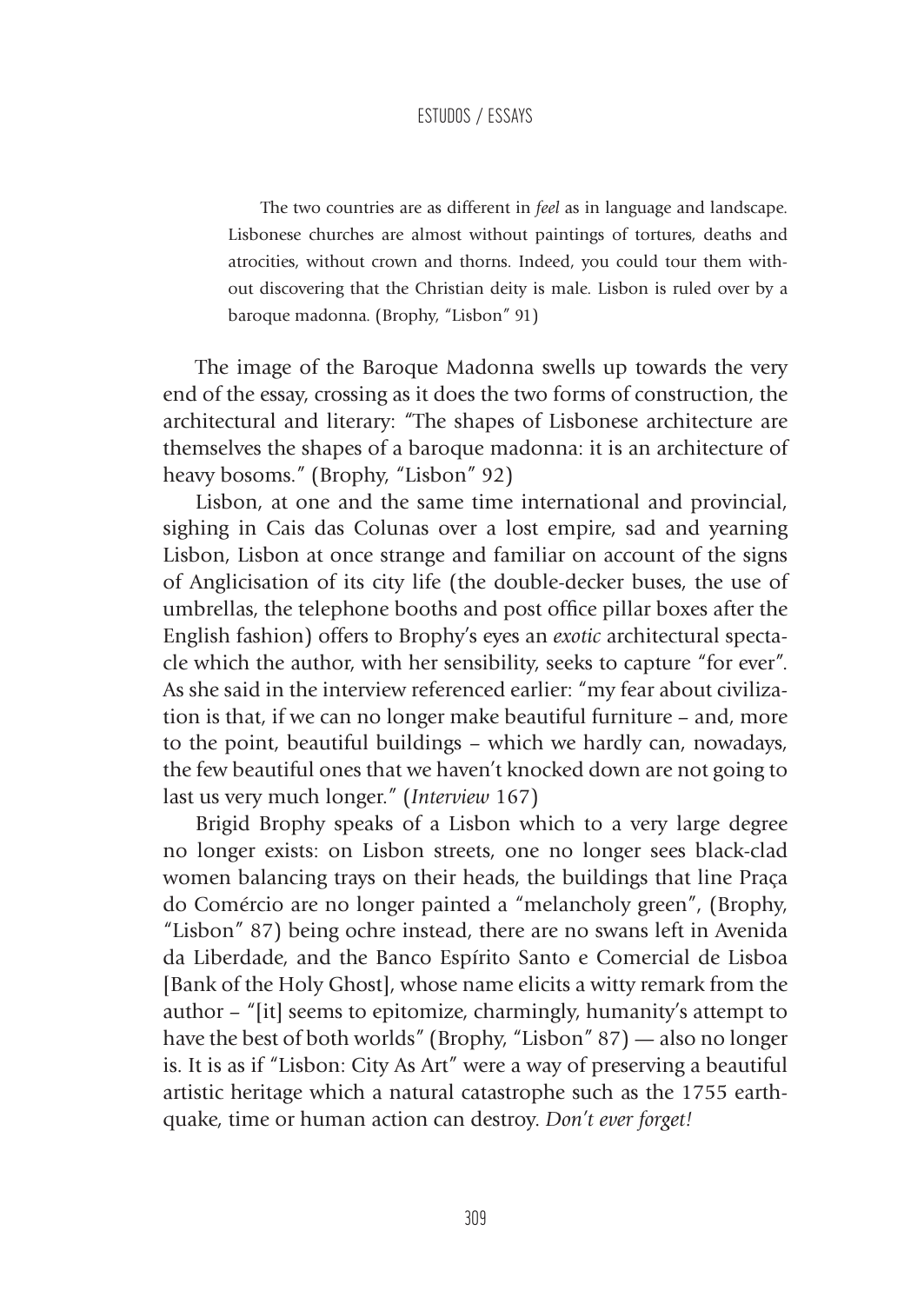A multifaceted genre particularly prone to generate images of the Other and of the Self and to thematize cultural difference, travel writing has, in recent decades, attracted great attention within the area of the Social Sciences and Humanities and gained the respect of both academics and critics. Travel writers are mediator figures who, through their literary constructs, resulting from their experience of mobility and confrontation with alterity, may shape and circulate positive ideas about foreign cultural realities, thus facilitating openness to difference, empathy, acceptance, understanding, admiration. Sybille Bedford's and Brigid Brophy's gazes, strongly mediated by aesthetic values, subjectified Portuguese reality in very different ways and their representations of the foreign culture visited are quite dissimilar in tone, interests and emotion. The first is more informative, objective, the second more imaginative and powerful in visual terms, although the one as well as the other clearly illustrate how travel writing mingles fact and fiction, truth and invention, memory and imagination – "all geographies are imagined geographies – fabrications in the literal sense of 'something made'", James Duncan and Derek Gregory (Duncan and Gregory 5) remind us  $13$  – and how that combination can generate very personal responses and images that resist conventional representations. But both "translations" of that other culture – in the sense that the traveller attempts to articulate his or her encounter with the Other, with strangeness, and, just like the translator, engages in a dialogue with other languages and cultures, "producing what might be described as a form of translation, rendering the unknown and unfamiliar in terms that can be assimilated and understood by readers back home" (Bassnett 22) –, converge in promoting an image of Portugal as a unique, exotic, charming, spellbinding country, thus contributing to shape a favourable perspective of it among Anglophone readers.

<sup>13.</sup> "Truth is at the heart of all these [the diverse range of textual forms] generic distinctions: the assumed authenticity and greater honesty of a personal diary or correspondence which records personal experiences, when in fact these forms can easily be manipulated with omissions and elisions to meet the agenda of the writer; the veil of untruth that covers the 'fictional' literature of travel, which often reports actual facts and events, disguised as fiction to suit the author's purpose." (Saunders 1)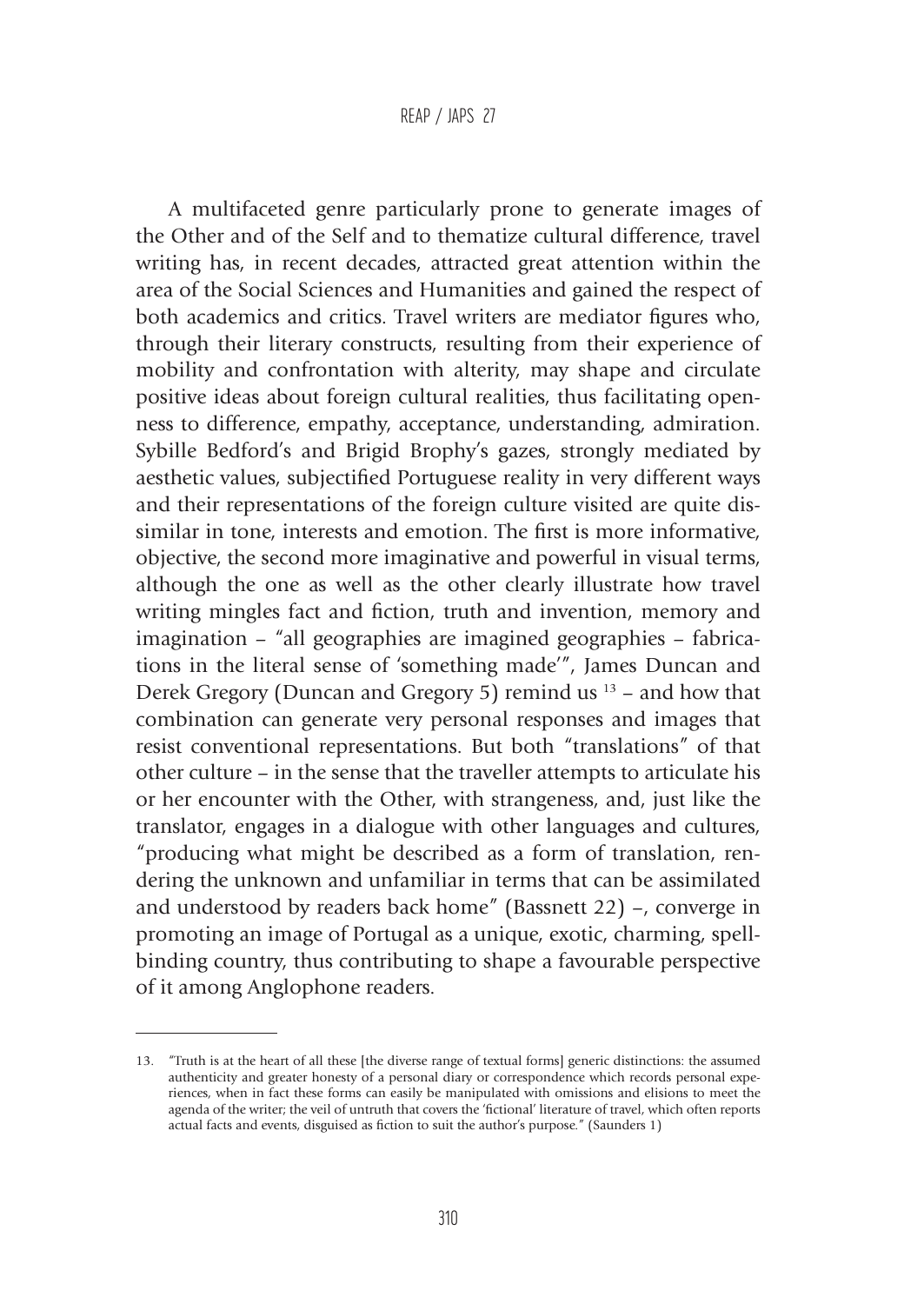# Works Cited

- Acocella, Joan. "Piecework: The Writings of Sybille Bedford." *The New Yorker*, April 18, 2005 issue. https://www.newyorker.com/magazine/2005/04/18/ piecework-2 (accessed October 15, 2017).
- Bassnett, Susan. "Culture and Translation." *A Companion to Translation Studies*. Edited by Piotr Kuhiwczak and Karin Littau. Clevedon/ Buffalo/ Toronto: Multilingual Matters, 2007. 13-23.
- Bedford, Sybille. "Notes on a Journey in Portugal (1958)". *Pleasures and Landscapes: A Traveller's Tales from Europe*. London: Daunt Books, 2014. 105-113.
- ---. "The Quality of Travel". *Pleasures and Landscapes: A Traveller's Tales from Europe*. London: Daunt Books, 2014. 23-65.
- ---*. A Visit to Don Otavio: A Mexican Journey*, by Sybille Bedford. With an Introduction by Bruce Chatwin. New York: New York Review of Books, 2016.
- Brophy, Brigid. "Antonia". *Reads. A Collection of Essays*. London: Cardinal, 1987. 75-79.
- ---. "Lisbon: City As Art". *Reads. A Collection of Essays*. London: Cardinal, 1987. 81-94.
- Cadavez, Cândida. "Nationalist Culture Identity and Tourism during the Portuguese Estado Novo". *Sustainability of Tourism. Cultural and Environmental Perspectives*. Edited by Metin Kosak and Nazmi Kozak. Newcastle upon Tyne: Cambridge Scholars Publishing, 2011. 135-144.
- Drabble, Margaret (ed.) *The Oxford Companion to English Literature*. Sixth edition, revised. Oxford: Oxford University Press, 2006.
- Duncan, James and Derek Gregory (eds.) "Introduction." *Writes of Passage: Reading, Travel, Writing*. London and New York: Routledge, 1999.
- Gordon, Giles. "Obituary: Brigid Brophy". *The Independent* (8 August 1995).
- http://www.independent.co.uk/news/people/obituary-brigid-brophy-1595286. html (accessed October 3, 2017).
- "An Interview with Brigid Brophy. Conducted by Leslie Dock." *Contemporary Literature*, Vol. 17, No. 2 (Spring, 1976): 151-170. http://www.jstor.org/stable/1207662 (accessed October 15, 2017).